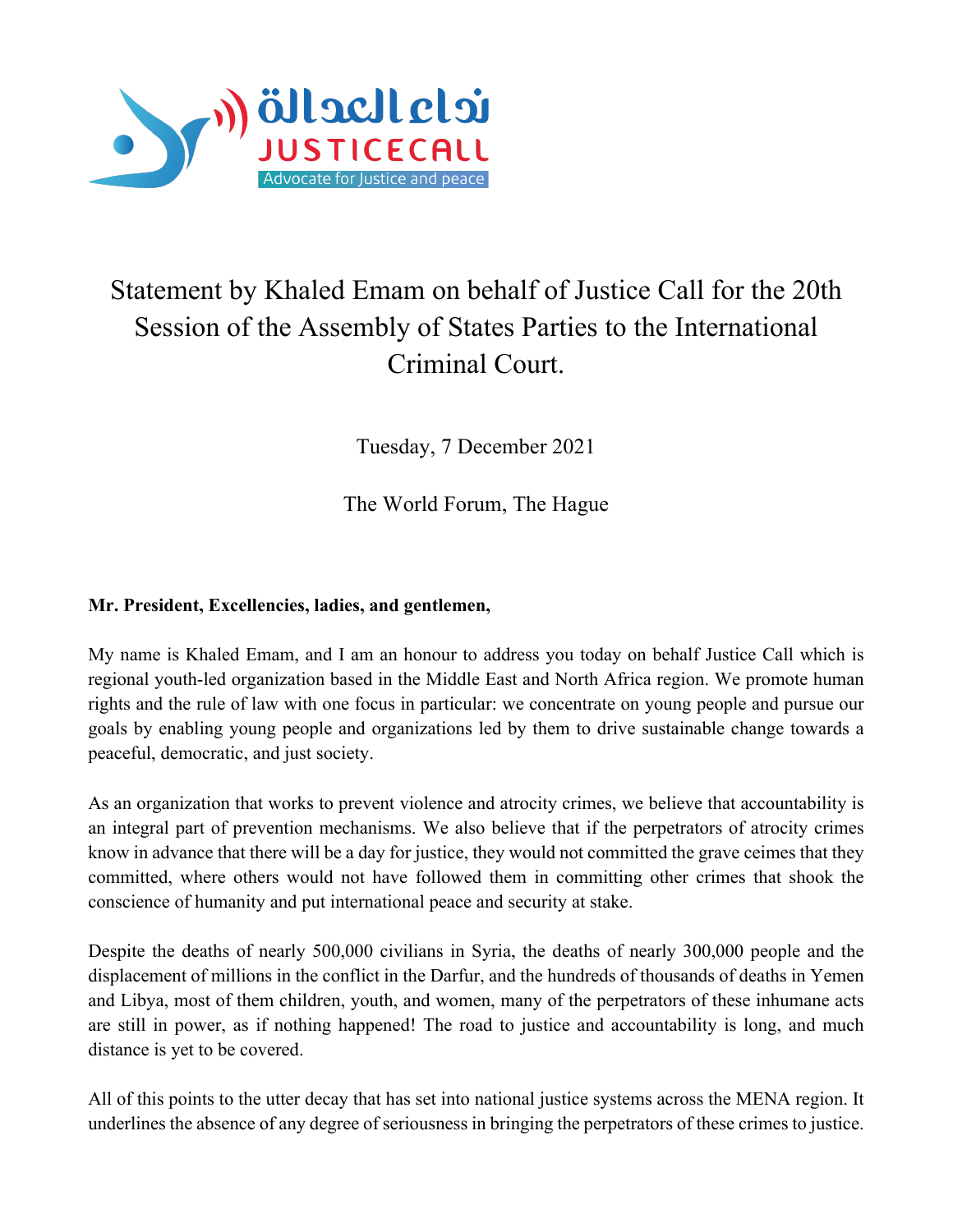This why we believe that supporting and strengthening the role of the International Criminal Court in the MENA region is the best solution, and perhaps the last chance to ensure redressal, compensation, and rehabilitation for the victims, and the holding those responsible accountable.

However, significant interventions by the International Criminal Court have remained very limited in the MENA region so far. Only a few Arab countries have ratified or acceded to the Rome Statute, and other states that fall within ICC jurisdiction over atrocity crimes do not cooperate enough in investigation and conviction procedures. In the present situation, it seems to be sufficient to present the perpetrators before this August Court. The handover of crucial evidence that will assist the Court in the performance of its duties is most often obstructed.

## **Mr. President, Ladies and gentlemen,**

S

Civil society organizations in the countries I referred to, especially those led by young men and women, play an essential role in strengthening justice systems and human rights, and questioning the continuing impunity of atrocity crime perpetrators. They do this in difficult circumstances. Despite their important contribution, they face grave dangers, including murder, torture, travel bans, and threats to their families, as a result of their bravery and courage in the face of power.

There is an international obligation to support them: The United Nations Security Council resolution 2535 (2020) on Youth, Peace and Security calls upon Member States to end impunity, and investigate and prosecute those responsible for genocide, crimes against humanity, war crimes and other egregious crimes perpetrated against civilians, including against youth. This requires cooperation from regional governments, including those outside the Rome Statute, to end the current state of impunity. This requires supporting among other also supporting the civil society.

My organisation stands by the International Criminal Court and the Assembly of States Parties to ensure independence and impartiality in the delivery of justice. Civil society organizations can enhance these efforts, and help bridge the gap between the ICC and grassroots communities.

It is with that pledge, that commitment in mind, that we call upon the Court to enhance cooperation with civil society organizations, in particular those led by youth and women, by developing a comprehensive strategy for exchange of information, and sustained engagement and participation. We call upon you all to work towards ensuring the meaningful and effective participation of these organizations in support of the ICC. At the same time, we emphasise the need to formulate policies to protect those organizations and human rights defenders who are exposed to dangers as a result of their cooperation with the Court or calling for Justice.

Finally, we take this opportunity to call upon states across the MENA region to enhance cooperation with the International Criminal Court at the national and regional levels, to ensure the implementation of the